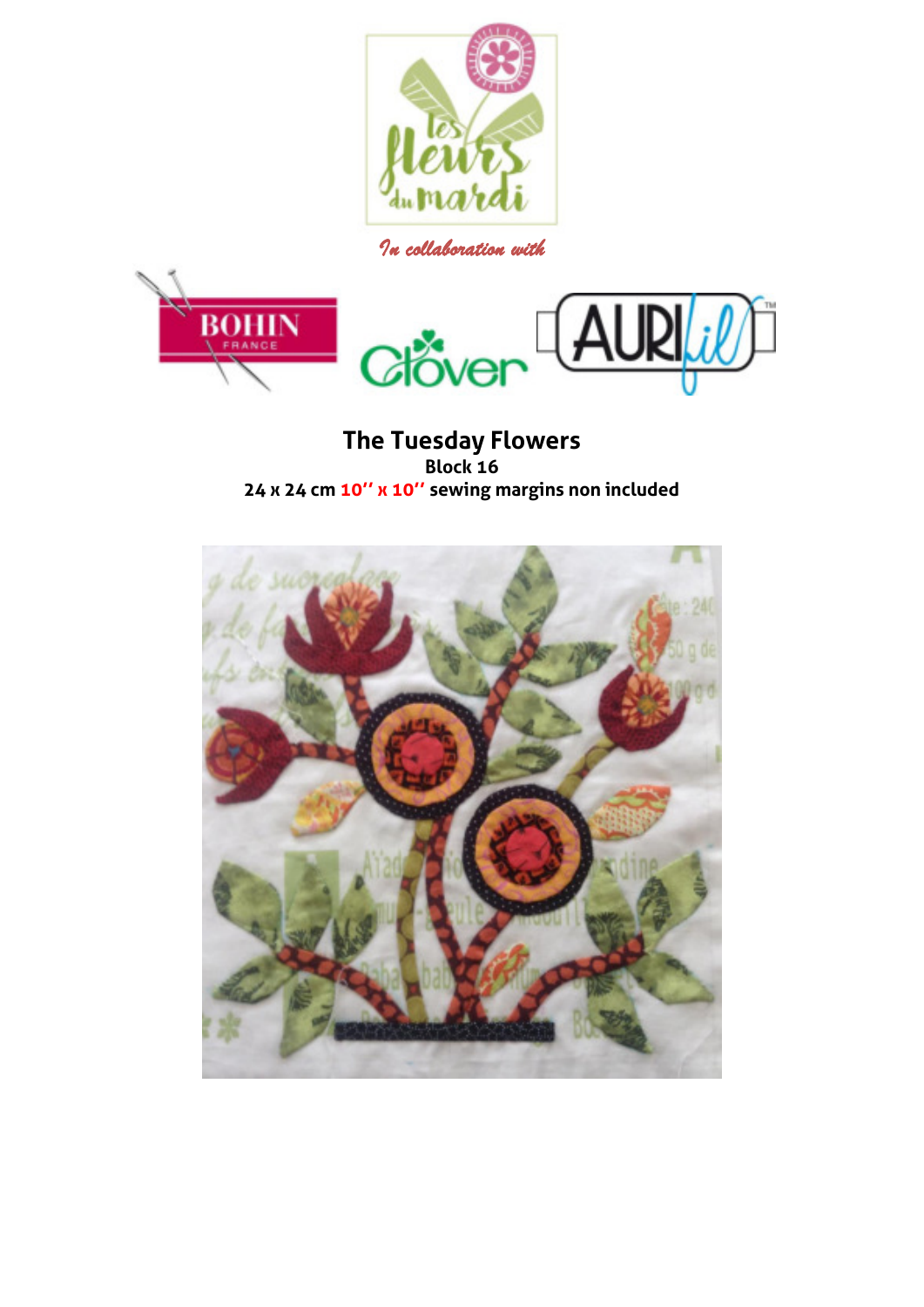## **General points:**

The given measures for cutting square A, stems and base include the  $\frac{1}{4}$ " sewing margins, rounded up to ½'' for both. For the appliqués, add your favorite sewing margin. Patterns are given without he sewing margins.

*In the explanations beneath and in the video, flowers are made in a reverse appliqué technique.* 

*You choose the way you prefere.* 

**The cutting:** 

- **With a background fabric:**
- **1 square A of 10 ½''**
	- **With each of two fabrics for stems :**
- **1 bias of 3/4'' x14''**
	- **With an assortment of fabrics for leaves:**
- **a total of 20 leaves by helping you with the patterns**
- **With a fabric for the base :**
- **1 rectangle of 1'' x 4 ½ ''**
	- **With an assortment of fabrics for flowers :**

**3 flower buds,** 

**3 sepals,** 

**1 circle R1, R2, R3 and R4 (with different fabrics) OR if you want to use the reverse appliqué technique: 1 circle R1 and 3 squares of 2 3/8'' (in different fabrics)** 

**CLOVER fusible bias tape maker 9mm ref: 4011 and the 5 mm interlining ribbon ref: 4041 BOHIN temporary glue pen ref 65504** 

**BOHIN chalk pen: 3 leads R Nº91472 BOHIN needle for appliqué n° 10 ref 4971 AURIFIL 100% cotton threads which match the fabrics CLOVER mini ion 8003EU** 

**Freezer paper** 

**Realisation:** 

Pattern 1 :

Fold the square A on both its diagonals and both its medians. On the front of the square, report the main lines of the pattern with the PDF file.

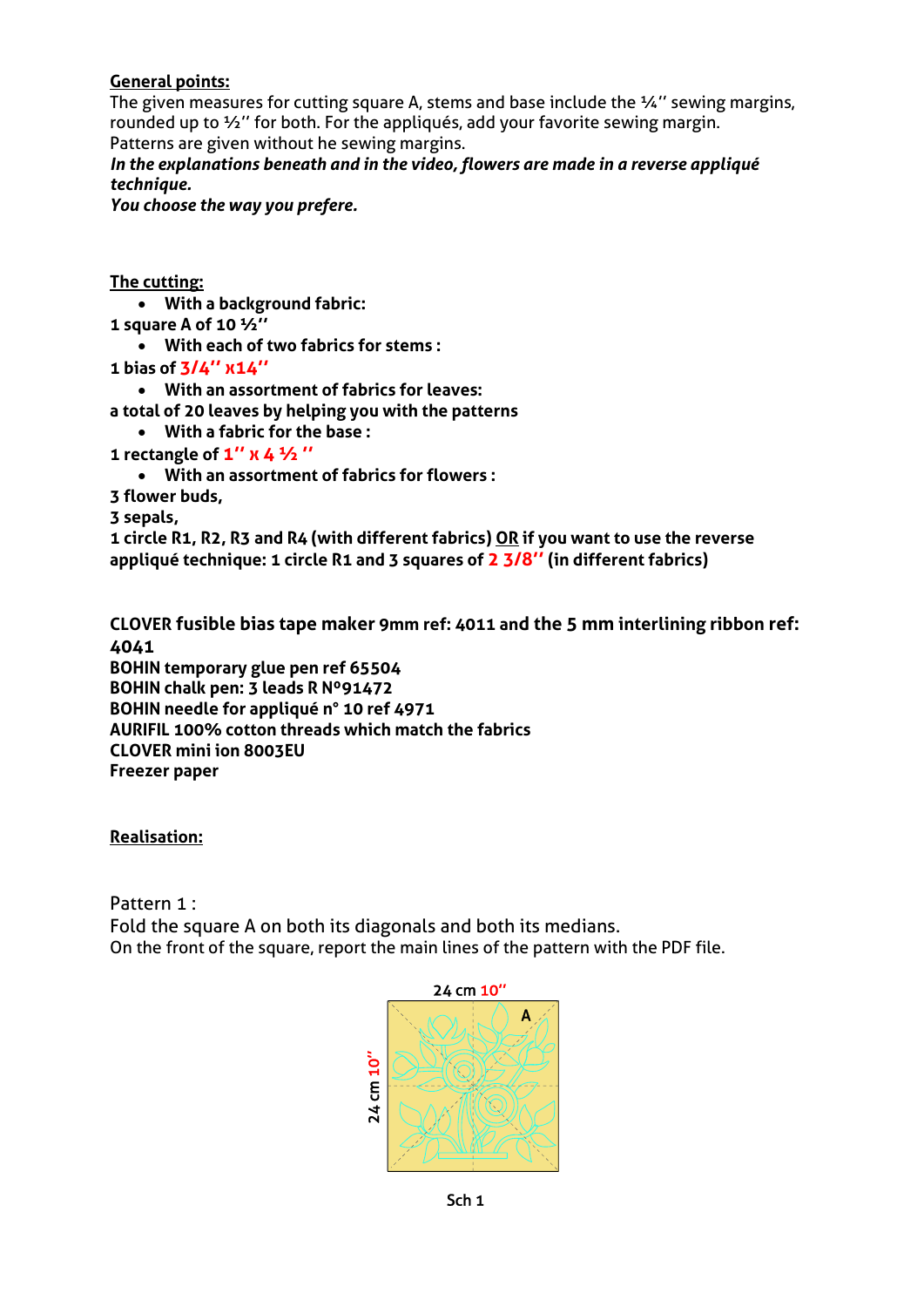Pattern 2 :

Make the 2 bias of stems with the CLOVER fusible bias tape maker and the interlining ribbon.

According to your favorite method, applique in place and by following the order of the templates: stems, leaves, flower buds and their sepals and finally the base.



Sch<sub>2</sub>

## Pattern 3:

For each flower, applique circle R1 in place. If you use traditional appliqué technique, keep doing it and add circles R2, R3 and R4 by centering them. If you want to use reverse appliqué technique: watch the video and use the 3 squares of 2 3/8''.

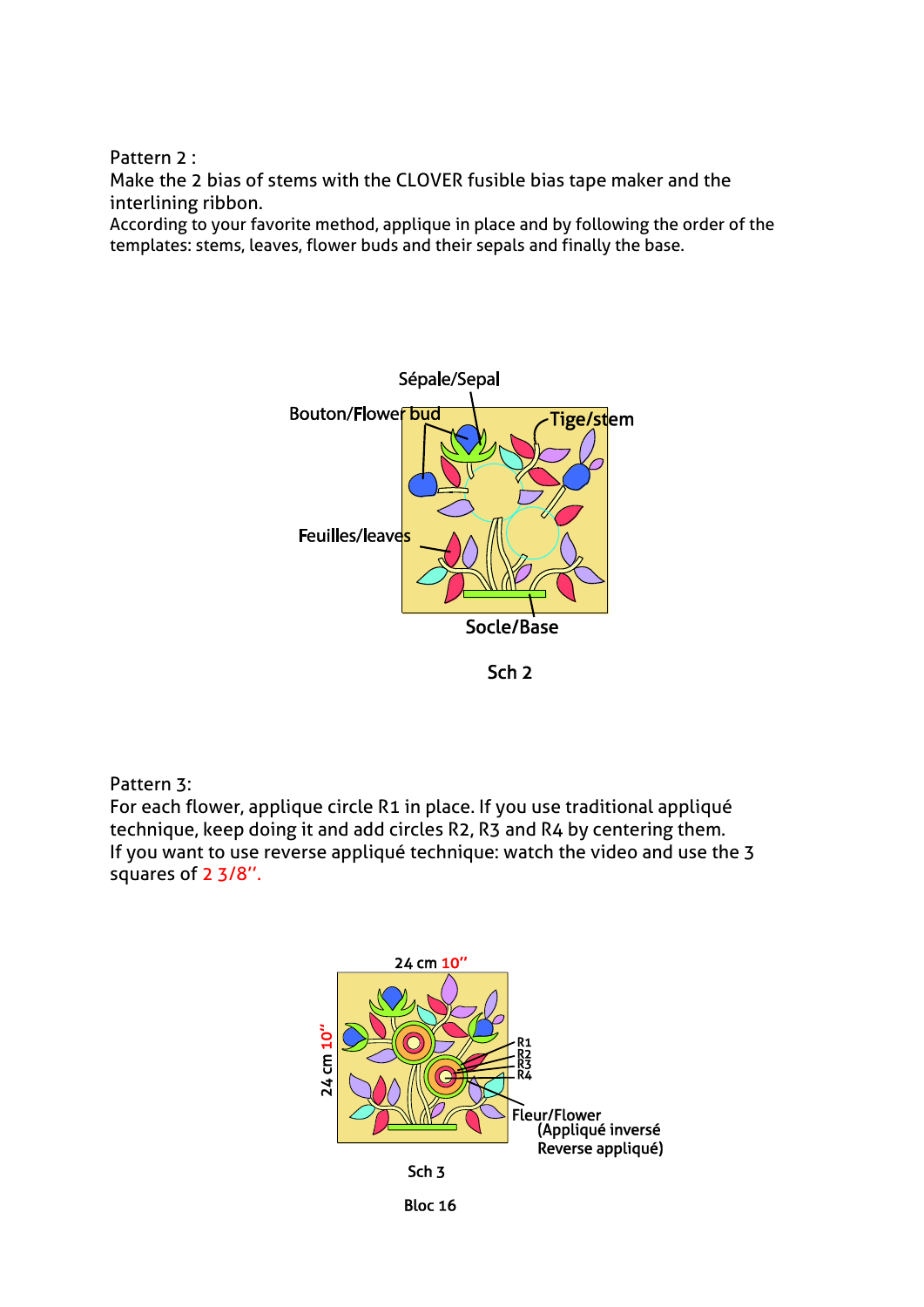